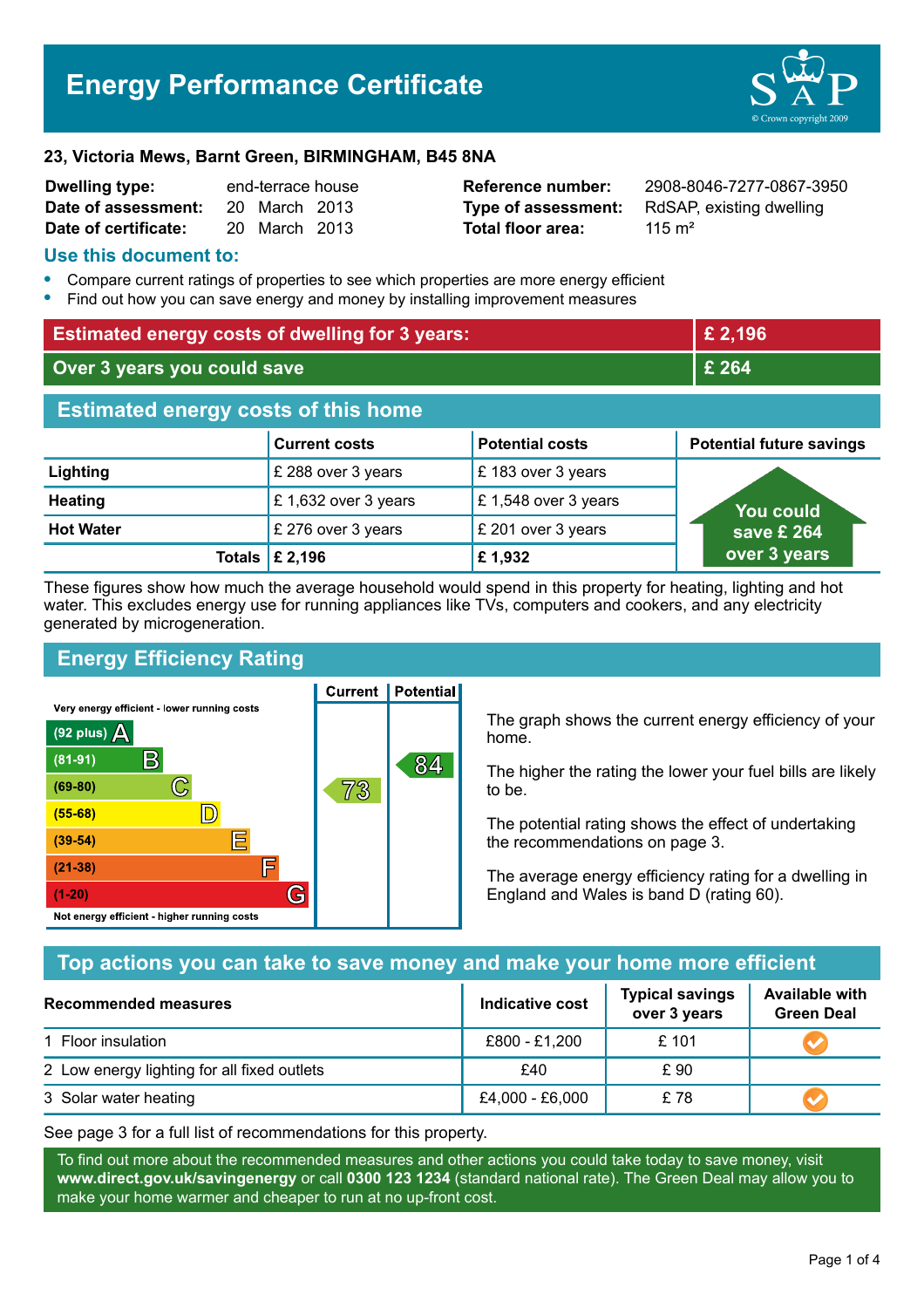**Energy Performance Certificate**

## **Summary of this home's energy performance related features**

| <b>Element</b>        | <b>Description</b>                          | <b>Energy Efficiency</b> |
|-----------------------|---------------------------------------------|--------------------------|
| Walls                 | Cavity wall, as built, insulated (assumed)  | ★★★★☆                    |
| Roof                  | Pitched, insulated (assumed)                | ★★★★☆                    |
| Floor                 | Solid, no insulation (assumed)              |                          |
| Windows               | Fully double glazed                         | ★★★☆☆                    |
| Main heating          | Boiler and radiators, mains gas             | ★★★★☆                    |
| Main heating controls | Programmer, room thermostat and TRVs        | ★★★★☆                    |
| Secondary heating     | None                                        |                          |
| Hot water             | From main system                            | ★★★★☆                    |
| Lighting              | Low energy lighting in 43% of fixed outlets | ★★★☆☆                    |

Current primary energy use per square metre of floor area: 149 kWh/m² per year

The assessment does not take into consideration the physical condition of any element. 'Assumed' means that the insulation could not be inspected and an assumption has been made in the methodology based on age and type of construction.

## **Low and zero carbon energy sources**

Low and zero carbon energy sources are sources of energy that release either very little or no carbon dioxide into the atmosphere when they are used. Installing these sources may help reduce energy bills as well as cutting carbon. There are none provided for this home.

# **Opportunity to benefit from a Green Deal on this property**

The Green Deal may enable owners and occupiers to make improvements to their property to make it more energy efficient. Under a Green Deal, the cost of the improvements is repaid over time via a credit agreement. Repayments are made through a charge added to the electricity bill for the property. To see which improvements are recommended for this property, please turn to page 3. You can choose which improvements you want to install and ask for a quote from an authorised Green Deal provider. They will organise installation by an authorised Green Deal installer. If you move home, the responsibility for paying the Green Deal charge under the credit agreement passes to the new electricity bill payer.

For householders in receipt of income-related benefits, additional help may be available.

To find out more, visit **www.direct.gov.uk/savingenergy** or call **0300 123 1234**.

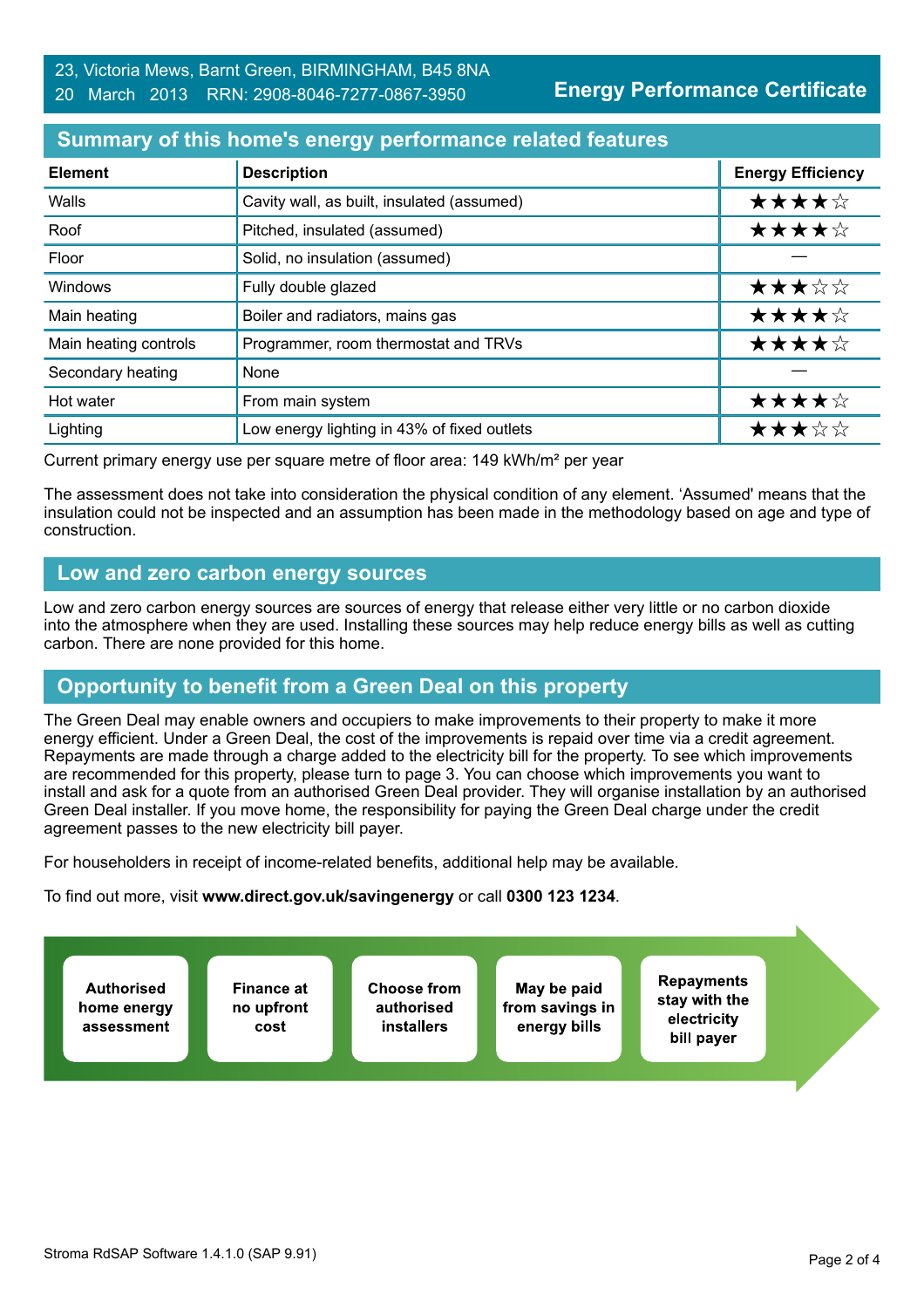### 23, Victoria Mews, Barnt Green, BIRMINGHAM, B45 8NA 20 March 2013 RRN: 2908-8046-7277-0867-3950

## **Recommendations**

The measures below will improve the energy performance of your dwelling. The performance ratings after improvements listed below are cumulative; that is, they assume the improvements have been installed in the order that they appear in the table. Further information about the recommended measures and other simple actions you could take today to save money is available at **www.direct.gov.uk/savingenergy**. Before installing measures, you should make sure you have secured the appropriate permissions, where necessary. Such permissions might include permission from your landlord (if you are a tenant) or approval under Building Regulations for certain types of work.

Measures with a green tick are likely to be fully financed through the Green Deal since the cost of the measures should be covered by the energy they save. Additional support may be available for homes where solid wall insulation is recommended. If you want to take up measures with an orange tick  $\blacklozenge$ , be aware you may need to contribute some payment up-front.

| <b>Recommended measures</b>               | <b>Indicative cost</b> | <b>Typical savings</b><br>per year | <b>Rating after</b><br><b>improvement</b> | <b>Green Deal</b><br>finance |
|-------------------------------------------|------------------------|------------------------------------|-------------------------------------------|------------------------------|
| Floor insulation                          | £800 - £1,200          | £ 34                               | C74                                       |                              |
| Low energy lighting for all fixed outlets | £40                    | £ 30                               | C75                                       |                              |
| Solar water heating                       | £4,000 - £6,000        | £ 26                               | C76                                       |                              |
| Solar photovoltaic panels, 2.5 kWp        | £9,000 - £14,000       | £226                               | <b>B84</b>                                |                              |